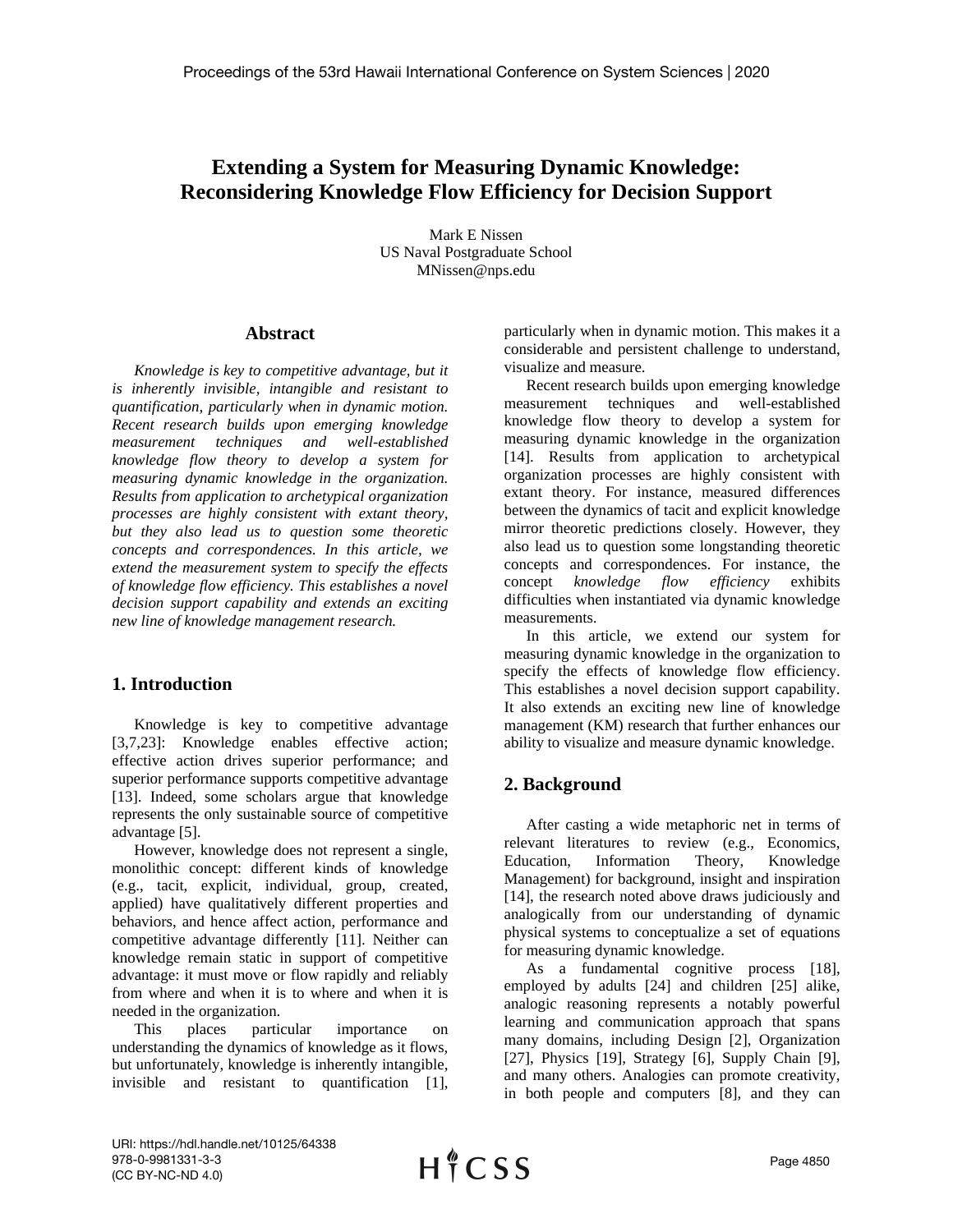facilitate thinking in domains with negligible precedent, such as Outer Space Law [17].

In this section we provide an overview of dynamic physical equations used to guide our analogic reasoning. We then conceptualize and specify an analogic set of dynamic knowledge equations.

#### **2.1. Dynamic physical equations**

To recapitulate the approach, which is described in detail through the research noted above [14], a simple physical system is represented mathematically through the basic Newtonian equations summarized in [Table 1.](#page-1-0) Such equations can be found in any introductory Physics textbook, yet they enable quantitative measurement, analysis, prediction and simulation of dynamic physical systems. Here we interrelate *force* (mass x acceleration; expressed in Newtons), *work* (force x distance; expressed in Joules) and *power* (work / time; expressed in Watts).

<span id="page-1-0"></span>

| <b>Construct</b> | <b>Description</b> | <b>Equation</b> |  |
|------------------|--------------------|-----------------|--|
| Force $(F)$      | Effort required to | $(1)$ F = m x a |  |
|                  | accelerate mass    |                 |  |
| Work (W)         | Force applied      | $(2) W = F x d$ |  |
|                  | through distance   |                 |  |
| Power $(P)$      | Work done per unit | $(3)$ P = W / t |  |
|                  | time               |                 |  |

**Table 1 Physical system equations**

We note also (beyond the table) how *work* and *energy* are exchangeable and expressed in the same units (Joules): energy is required to perform work, and work performance involves the expenditure of energy. We leverage such exchangeability below through analogic reasoning for knowledge systems.

We note further how friction affects many physical systems by opposing motion and acceleration. An ordinary shopping cart, for instance, requires greater effort (i.e., more force) to push down a store aisle with a rough floor than a smooth one: the greater friction associated with the rough floor opposes motion and acceleration of the cart, hence it requires more force to push.

Considering friction in support of our analogic reasoning, a simple, linear, negative relationship between *force*—including that required to overcome friction (F<sub>Fr</sub>)—and floor *smoothness* (fs) is delineated in [Figure 1.](#page-1-1) Here force can be measured in Newtons, and smoothness is expressed on a [0,1] continuum between rough (fs=0) and smooth (fs=1) endpoints.

Specifically as depicted in the figure, a rough floor is characterized here as requiring ten times the

force to push a shopping cart as that needed on a smooth floor ( $F_{\text{Fr}} = 10$  - 9fs). This downward sloping relationship between force and smoothness is representative, with specific slopes, intercepts and functions highly likely to differ across various carts, stores, aisles and floors. Nonetheless, the relationship makes intuitive sense and is consistent with many physical observations and measurements.



**Figure 1 Force and smoothness**

#### <span id="page-1-1"></span>**2.2. Dynamic knowledge equations**

As summarized in [Table 2,](#page-1-2) we outline an analogic system for measuring dynamic knowledge. The specifications and analogic mappings are detailed through prior research [14], so we present only concise summaries in this section. To recapitulate a key point, however, none of these analogic constructs or relationships is intended to be precise or perfect. Rather, they are intended to elucidate the dynamics of knowledge and to help us compose a simple, novel and insightful system for measurement.

**Table 2 Analogic knowledge system** 

<span id="page-1-2"></span>

| <b>Construct</b> | <b>Description</b>   | <b>Analogy</b> |
|------------------|----------------------|----------------|
| K-Force          | Effort required to   | f(C, E, o)     |
| (KF)             | accelerate knowledge |                |
| K-Work           | K-Force applied      | $KF \times R$  |
| (KW)             | through Reach        |                |
| K-Power          | K-Work done per unit | KW / FT        |
|                  | flow time            |                |

Briefly, *knowledge force* (KF) is analogous to physical force and represents the effort required to accelerate knowledge in an organization. From Knowledge Flow Theory (KFT; [4,7,12,16,21,23]), it is expressed as a function of the knowledge *chunks* (C) [22] being accelerated and the *explicitness* (E) of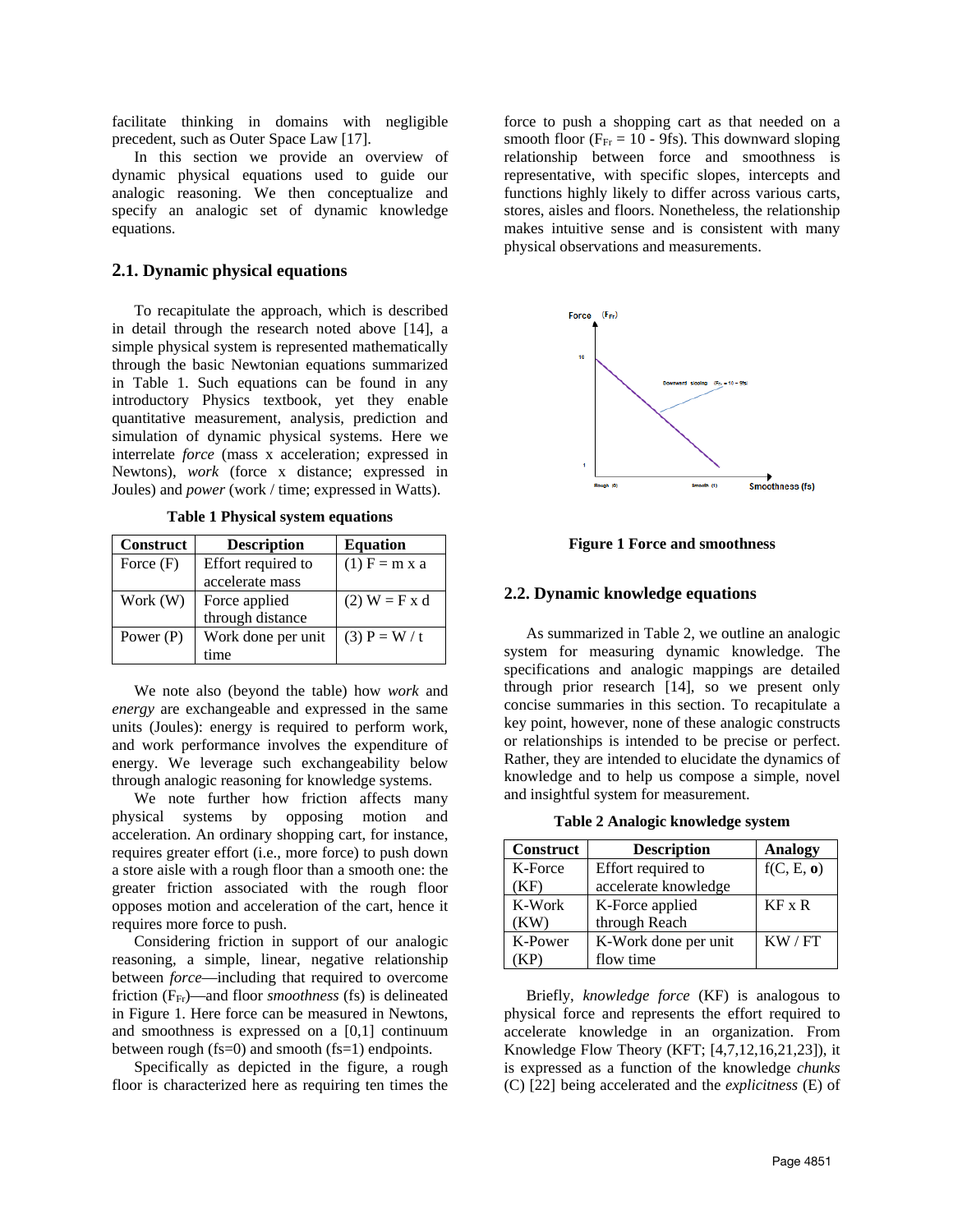such knowledge. In this conceptualization, one chunk of knowledge can enable the performance of one atomic action in the organization.

*Explicitness* derives from Nonaka's [16] epistemological dimension and represents the degree to which a knowledge chunk has been articulated in explicit form. Reading a book about how to fly an airplane, for instance, would represent purely explicit knowledge, whereas a person's experience flying an airplane would represent purely tacit knowledge.

The greater the number of chunks being accelerated (analogous to physical mass), and the more tacit the corresponding knowledge (analogous to physical friction), the greater the K-Force required. Notice also the **o** vector representing a number of other, unspecified factors (e.g., experience, communication skill, motivation, stress, organization climate, IT support), which are likely to play a role, but which have yet to be integrated explicitly or analogically.

*Reach* (R) derives from Nonaka's [16] ontological dimension and represents the number of people able to utilize the knowledge chunks from above (analogous to physical distance). Reach combines with K-Force to specify *knowledge work* (KW) accomplished in the organization (analogous to physical work). Parallel to the exchange between and common units of *work* and *energy* in physical systems, we also conceptualize a correspondence between *knowledge work* and *knowledge energy* (KE): K-Energy is required to perform K-Work, and K-Work performance involves the expenditure of K-Energy.

In turn, *flow time* (FT) represents the time required for such knowledge chunks to flow from one person (e.g., an expert), group (e.g., a sales team), place (e.g., West Coast office) or time (e.g., night shift) to another. As a temporal measure, it combines with KW to specify *knowledge power* (KP), which represents the knowledge work accomplished (and knowledge energy expended) per unit time (analogous to physical power).

Continuing to draw analogically from the dynamics of physical systems, and considering friction, which opposes motion and acceleration, a simple, linear, negative relationship between *knowledge force* (KF) and *explicitness* (E) is included as Equation (4) in [Table 3.](#page-2-0) Consistent with KFT, this relationship indicates that tacit knowledge, which is notably "sticky" [26] and difficult to move through the organization, requires more effort (i.e., greater KF) to accelerate than its explicit counterpart.

Indeed, parallel to the representative physical interrelation between force, friction and floor smoothness described above (i.e.,  $F_{Fr} = 10$  - 9fs), a

chunk of tacit knowledge is characterized here as requiring ten times  $(10x)$  the K-Force as that needed to get a chunk of explicit knowledge flowing. We refer to units of K-Force as "Nonakas" (N), acknowledging the seminal knowledge flow research done by Nonaka [16].

**Table 3 Knowledge system equations**

<span id="page-2-0"></span>

| <b>Construct</b> | <b>Equation</b>              |
|------------------|------------------------------|
| K-Force          | (4) $KF = C x (10 - 9E) x o$ |
| K-Work           | $(5)$ KW = KF x R (= KE)     |
| K-Power          | $(6)$ KP = KW / FT           |

K-Work (and K-Energy) then follows in Equation (5) as the product of K-Force and Reach (R). We refer to units of K-Work (and K-Energy) as "Polanyis" (P), for the keen insight into tacit knowledge provided by Polanyi [20]. K-Power is specified in turn through Equation (6) by dividing K-Work (or K-Energy) by flow time (FT). We refer to K-Power as "Bacons" (B), acknowledging Sir Francis Bacon, to whom many scholars attribute the aphorism, "knowledge is power." The interested reader can refer to [14] for details.

# **3. Archetypical Application**

In this section we apply the set of knowledge equations developed above to contrasting knowledge flow archetypes from the literature. We begin by outlining a multidimensional approach to visualizing dynamic knowledge, which utilizes many of the measurement constructs described above. Then we apply the corresponding measurement system directly.

## **3.1. Dynamic knowledge visualization**

To outline this multidimensional visualization approach, which is described in detail through prior research [14], we refer to [Figure 2.](#page-3-0) The vertical axis represents *explicitness*, which is one of the knowledge measurement constructs from above and derives from Nonaka [16]. The horizontal axis represents *reach*, which is another of the knowledge measurement constructs from above and derives from Nonaka also. The third axis represents *life cycle*, which is helpful for visualization and used to extend Nonaka's model [10]. *Life cycle* pertains to what is being done with knowledge (e.g., *create, share, apply*).

*Flow time* is not delineated via separate axis, but it is another of the knowledge measurement constructs from above and used to extend Nonaka's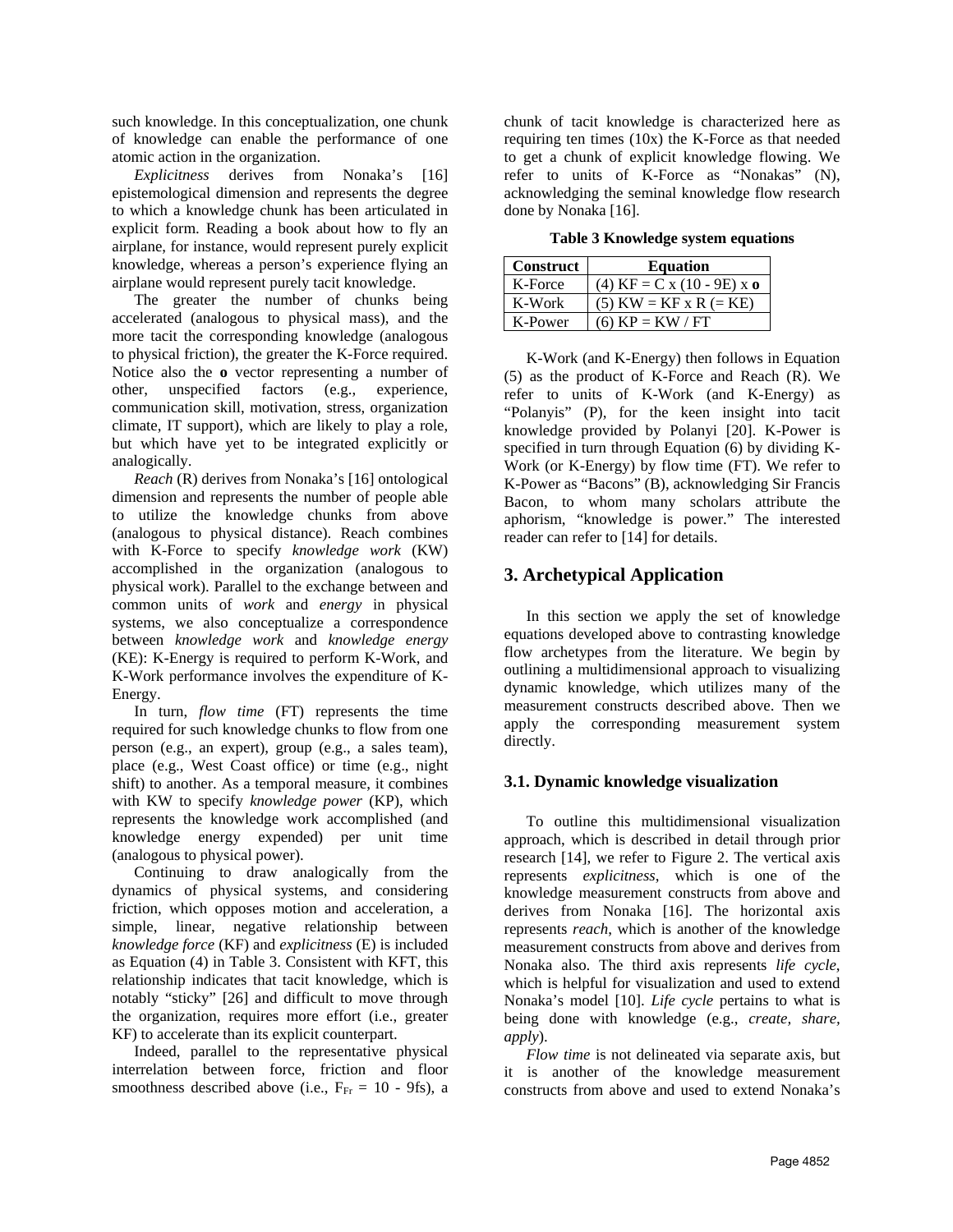model further. Within the context of this multidimensional visualization scheme, *flow time* represents the time required for knowledge to flow between any two coordinate points in the space (e.g., Points A and B in the figure). When knowledge flows quickly through an organization (i.e., when flow time is short), for instance, we delineate the corresponding flow with a relatively thin vector arrow, whereas a comparatively thick one is used when knowledge flows slowly. Our expectations from KFT are that tacit knowledge, which is notably "sticky" and difficult to move through the organization, will flow more slowly than its explicit counterpart. Hence tacit flows would generally be represented by relatively thick arrows, whereas comparatively thin ones reflect explicit flows better.



<span id="page-3-0"></span>**Figure 2 Knowledge visualization space**

Finally, we also utilize different vector arrows to delineate *knowledge energy,* which is noted above with correspondence to the measurement construct *knowledge work*, and which represents the performance level of actions enabled by knowledge as it flows through the organization. Higher energy knowledge flows (e.g., that enable higher performance levels of knowledge work) are delineated with solid (purple) vector arrows, for instance, whereas dotted (orange) arrows are used for lower energy knowledge. Our expectations from KFT are that tacit knowledge, which can enable higher performance levels, will flow with greater energy than its explicit counterpart. Hence tacit flows would generally be represented by solid (purple) arrows, whereas dotted (orange) ones reflect explicit flows better. In theory, *flow time* and *knowledge energy* represent orthogonal dimensions, but in practice, they may covary.

In terms of measurement, *explicitness* can be represented as a continuous dimension, with tacit and explicit endpoints on a ratio scale [0, 1]. This implies that various combinations of tacit and explicit streams may comprise some knowledge flows. Such conceptualization as a continuous dimension also serves to extend much prior research (e.g., [16]), which views tacit and explicit knowledge more as a categorical contrast than a continuum.

*Reach* can be measured along an integer scale (e.g., 1, 10, 100), enumerating the number of people who can utilize knowledge. *Life cycle* represents an iterative sequence of activities, with a somewhat arbitrary ordinal scale  $(e.g., 0, 1, 2)$  referring to what is being done with knowledge. *Flow time* can be measured along a ratio scale using a stopwatch, calendar, employee timecard, or like instrument. As noted above, *K-Energy* (and *K-Work)* is calculated as the product of K-Force and Reach.

Together, this multidimensional framework enables the visualization of dynamic knowledge and is very general. Theoretically, any dynamic flow of knowledge can be characterized in terms of these dimensions and delineated in this space, and in theory, knowledge can flow via an infinite number of different paths between any two points.

Consider, for example, Points A and B in [Figure](#page-3-0)  [2.](#page-3-0) Say that an individual worker in the organization discovers some new and useful knowledge (Point A), and management is interested in having all ten people in a group learn and apply such knowledge (Point B). Say further that the knowledge is tacit and represents 100 chunks. This implies that the individual worker could perform 100 novel atomic actions (or one novel compound action comprised of 100 atomic elements, or some conforming combination of atomic and compound actions). There are clearly many different organization sharing processes available to enable this new knowledge to flow between the individual and his or her group members, hence equally many corresponding knowledge flow paths through the multidimensional space are possible too.

[Figure 3](#page-4-0) delineates two, contrasting, archetypical knowledge flows. In the flow labeled "Explicit Path," say that the individual worker (Point A) expends time and energy to articulate his or her knowledge in explicit form (e.g., written instructions, graphic depictions, mathematic formulae and calculations, solved examples). This is represented by Point M in the figure. Then this individual could encode such explicit knowledge digitally within a computer network (e.g., via email attachment, website resource, document repository), which could be shared very quickly with all ten coworkers, wherever in the world they happen to be located. This is represented by Point N in the figure.

After sharing as such, each of the coworkers could apply the knowledge directly to his or her work activities (Point B). This organization process and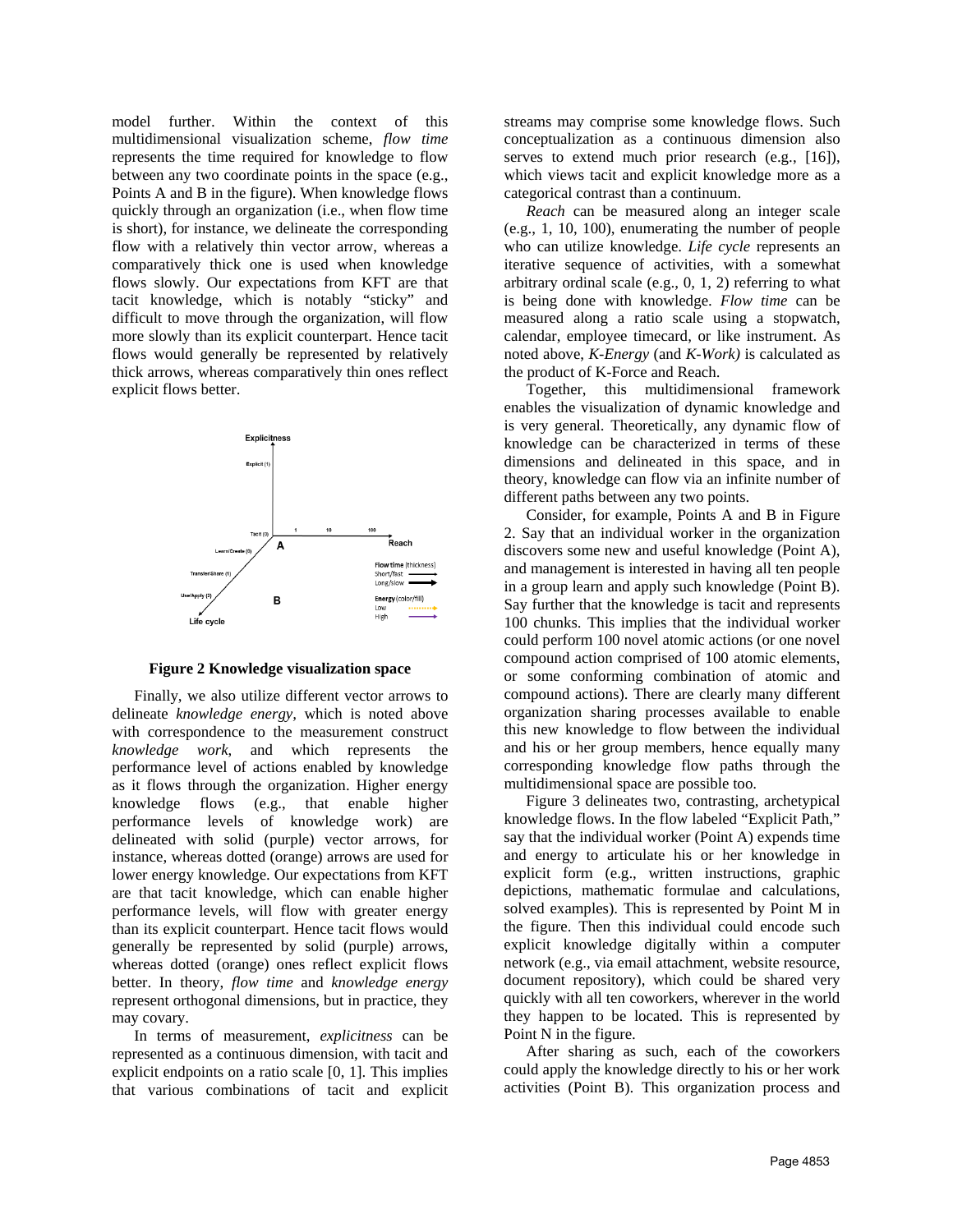corresponding knowledge flow path are illustrated by light (orange) dotted vector arrows in the figure to represent the explicit nature of the dynamic knowledge. The first segment (i.e., A-M) is delineated with a relatively thick vector to indicate that the process of articulating tacit knowledge into explicit form can be time consuming, particularly when compared to the other segments corresponding to explicit knowledge sharing (i.e., M-N) and application (i.e., N-B). By using a stopwatch, calendar, employee timecard, or like instrument, researchers or managers could measure the time required for this knowledge to flow from A to B, and hence obtain a measured value for flow time.



**Figure 3 Knowledge flow archetypes**

<span id="page-4-0"></span>In the flow labeled "Tacit Path," say that the individual worker interacts interpersonally with the group members, working closely with these people, soliciting and answering their questions, observing and correcting the coworkers as they practice, and both mentoring and coaching them until everyone in the group has learned the knowledge. This is represented by Point P in the figure.

With such learning accomplished effectively, all ten coworkers would be able to apply the knowledge directly to their work activities (Point B). This Tacit Path differs greatly from the Explicit Path above, and the corresponding knowledge flow is illustrated by dark (purple) solid vector arrows in the figure to represent the tacit nature of the dynamic knowledge.

The first segment (i.e., A-P) is delineated with a relatively thick arrow to indicate that the process of sharing tacit knowledge can be especially time consuming, particularly when compared to the other segment corresponding to tacit knowledge application (i.e., P-B). This first segment is delineated with a double headed arrow also to indicate that knowledge sharing goes both ways: the individual worker (Point A) is learning (e.g., group norms) from the other members as they interact

interpersonally, and the coworkers are learning (esp. the new knowledge) from this individual.

As above, researchers or managers could use the same stopwatch, calendar, employee timecard, or like instrument to measure the time required for knowledge to flow from A to B, and hence obtain a measured value for flow time along this alternate, tacit path. Since these two, contrasting, archetypical knowledge flow paths are very different, one would expect for the corresponding flow times and energy levels to differ accordingly.

## **3.2. Dynamic knowledge measurement**

[Table 4](#page-4-1) summarizes three key measured values for each archetypical knowledge flow. The rationale and technique for each measurement are described in detail through prior research [14], so we present only summary results here. For the 100 chunks moving through the Explicit Path, K-Energy (KE) totals 2550 Polanyis. (KE and FT values are summarized as thousands in the table.) Worker timecards are used to measure flow time (FT) of nearly five hours (16,100 seconds) for the flow, which combines to reveal the K-Power (KP) measurement of 0.16 Bacons.

For the same 100 chunks moving through the Tacit Path, K-Energy totals 20,000 Polanyis with flow time over 15 hours (55,100 seconds), which combines to reveal the K-Power measurement of 0.36 Bacons.

<span id="page-4-1"></span>**Table 4 Knowledge flow path comparison**

| Path     | KЕ    | FТ   | KP   | <b>Comment</b> |
|----------|-------|------|------|----------------|
| Explicit | 2.55  | 16.1 | 0.16 | Less energy    |
|          |       |      |      | Less time      |
| Tacit    | 20.00 | 55.1 | 0.36 | More energy    |
|          |       |      |      | More time      |
| Ratio    | 7.8   | 3.4  | 2.3  | "Best"?        |

 Notice that the tacit knowledge flows at nearly eight times (7.8) the energy (and accomplishes comparably greater K-Work) of its explicit counterpart (20,000 vs. 2550 P), but it takes more than three times  $(3.4)$  as long to flow  $(55,100 \text{ vs.})$ 16,100 s). Which archetype is "best" depends upon the circumstances: Where knowledge is required to flow quickly, and the organization can tolerate the lower energy level (i.e., performance level) corresponding to the Explicit Path, the first archetype would be preferable. Alternatively, where the performance level (i.e., energy level) must be high, and the organization can wait for tacit knowledge to flow, the Tacit Path would be preferable. These measurements are highly consistent with KFT [14].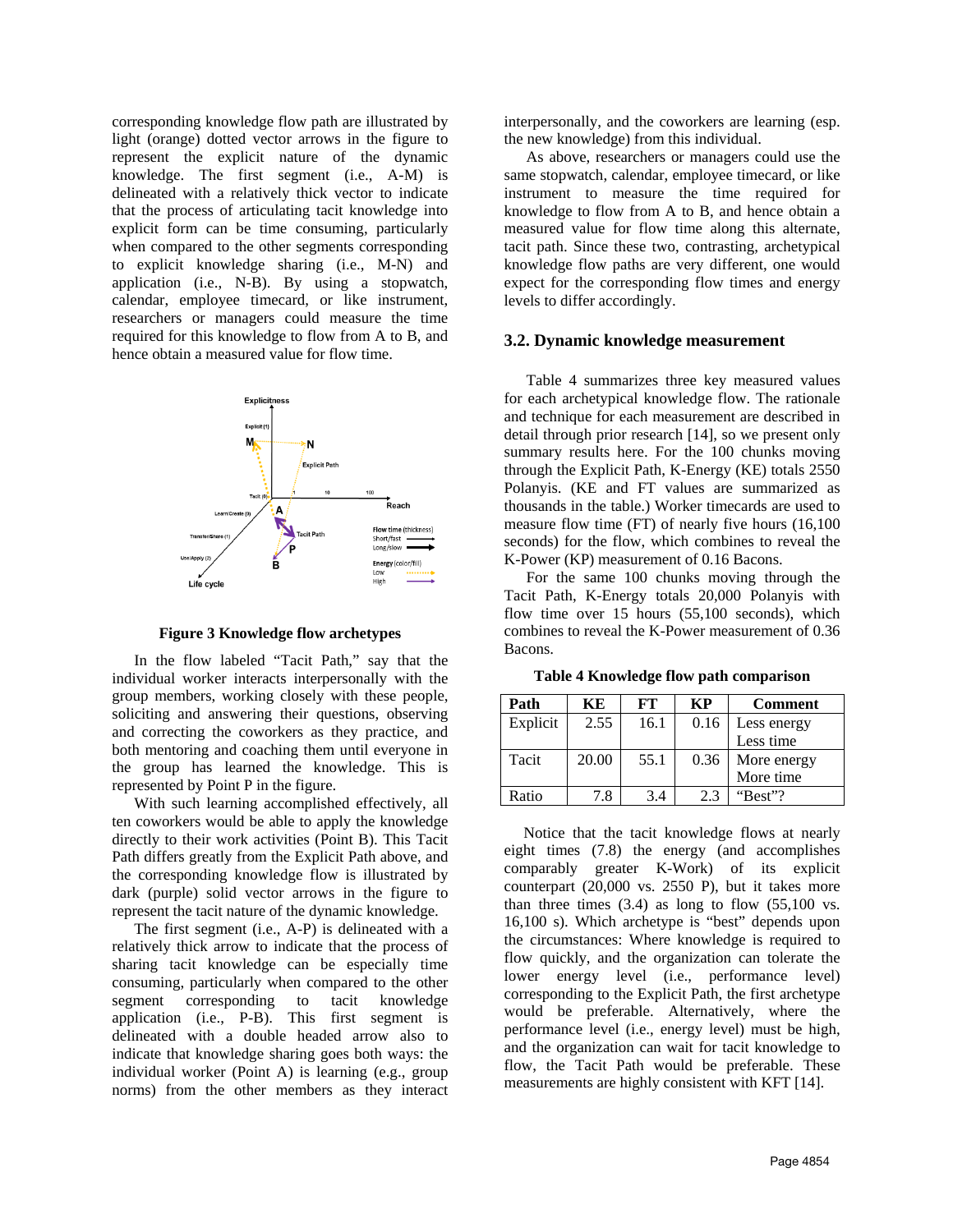#### **4. Model Extension**

In this section we extend our system of knowledge equations to increase fidelity and enhance its capability for analysis and comparison across organization knowledge flows. We begin by conceptualizing *knowledge flow efficiency* through continued analogic reasoning. Such conceptualization is followed in turn by graphic and numeric application, through which we employ the extended system of knowledge equations to visualize, measure and compare the well-known Spiral Model [16] with the two archetypical knowledge flow patterns from above.

#### **4.1. Knowledge flow efficiency**

Recall from above the correspondence between K-Work and K-Energy (i.e.,  $KW = KE$ ). This correspondence assumes that the amount of work accomplished through a particular knowledge flow equals the energy associated with such flow. Reconsidering the physical system supporting our analogic reasoning, this would imply perfect efficiency, meaning that all energy expended by a system is converted to useful work.

Efficiency of physical systems (e.g., heat engines) is expressed often as the ratio of work accomplished to energy expended (e.g.,  $E_P = W / E$ , where  $E_P$ represents efficiency of the physical system, W represents work accomplished, and E represents energy expended). For a physical system with perfect efficiency (i.e.,  $E_P = 1$ ), work and energy would be equal.

Nearly every physical system suffers from energy losses (e.g., from thermal radiation), however, meaning that the amount of work accomplished by a physical system is generally less than the amount of energy expended by it. Hence the perfectly efficient physical system is unlikely in practice (i.e.,  $E_P \le 1$ ).

Analogously our implicit equivalence between K-Work and K-Energy is unlikely in practice also, and nearly every knowledge system probably suffers from energy losses too (e.g., from **o** vector factors). As expressed in Equation (7a), we extend the system of dynamic knowledge equations to specify  *as the ratio of* knowledge work accomplished (KW) relative to knowledge energy expended (KE).

Equation (7a)  $E_K = KW / KE$ 

Rearranging the terms a bit, we express K-Work as a function of K-Energy in Equation (7b).

Equation (7b)  $KW = KE \times E_K$ 

Now substituting Equation (5) from above for K-Energy (i.e.,  $KF \times R = KE$ ), we derive Equation (7c) for K-Work.

Equation (7c)  $KW = KF x R x E_K$ 

Clearly where  $E_K$  equals one, K-Work and K-Energy are equivalent as in Equation (5) above, but for all (likely) efficiency values below that (i.e.,  $E_K \leq$ 1), some energy loss  $(E<sub>L</sub>)$  is expected. Such loss is expressed in Equation (7d).

Equation (7d)  $E_L = KE - KW$ 

To summarize, here we extend the system of dynamic knowledge equations to incorporate knowledge flow efficiency  $(E_K)$  through continued analogy with dynamic physical systems, nearly all of which suffer energy losses. This enables us to differentiate between K-Work and K-Energy  $(KW =$  $KE$  x  $E_K$ ), to refine the specification of K-Work in terms of K-Force and Reach (KW = KF x R x  $E_K$ ), and to specify energy loss  $(E_L = KE - KW)$  in terms of knowledge work and energy. These refinements to our system of dynamic knowledge equations should increase fidelity and enhance its capability for analysis and comparison across organization knowledge flows.

#### **4.2. Spiral Model Visualization**

We continue in this section through visualization of the well-known Spiral Model from the literature [16]. This sets the metaphoric stage for measurement and comparison with the two knowledge flow archetypes from above. We begin with a brief review of knowledge spiral basics, and as with the archetypical flow paths delineated above, we instantiate the associated theoretic model through both multidimensional knowledge visualization and dynamic measurement.

Briefly, the knowledge spiral conceptualizes organization knowledge flowing through iterative conversions (i.e., socialization, externalization, combination, internalization). Each conversion involves tacit and\or explicit knowledge.

Socialization is a tacit-to-tacit flow, as an individual learns experientially from others, for instance. This is similar in many respects to how the Tacit Path from above begins, where knowledge is shared between members of a group. Externalization is a tacit-to-explicit flow, as individual knowledge is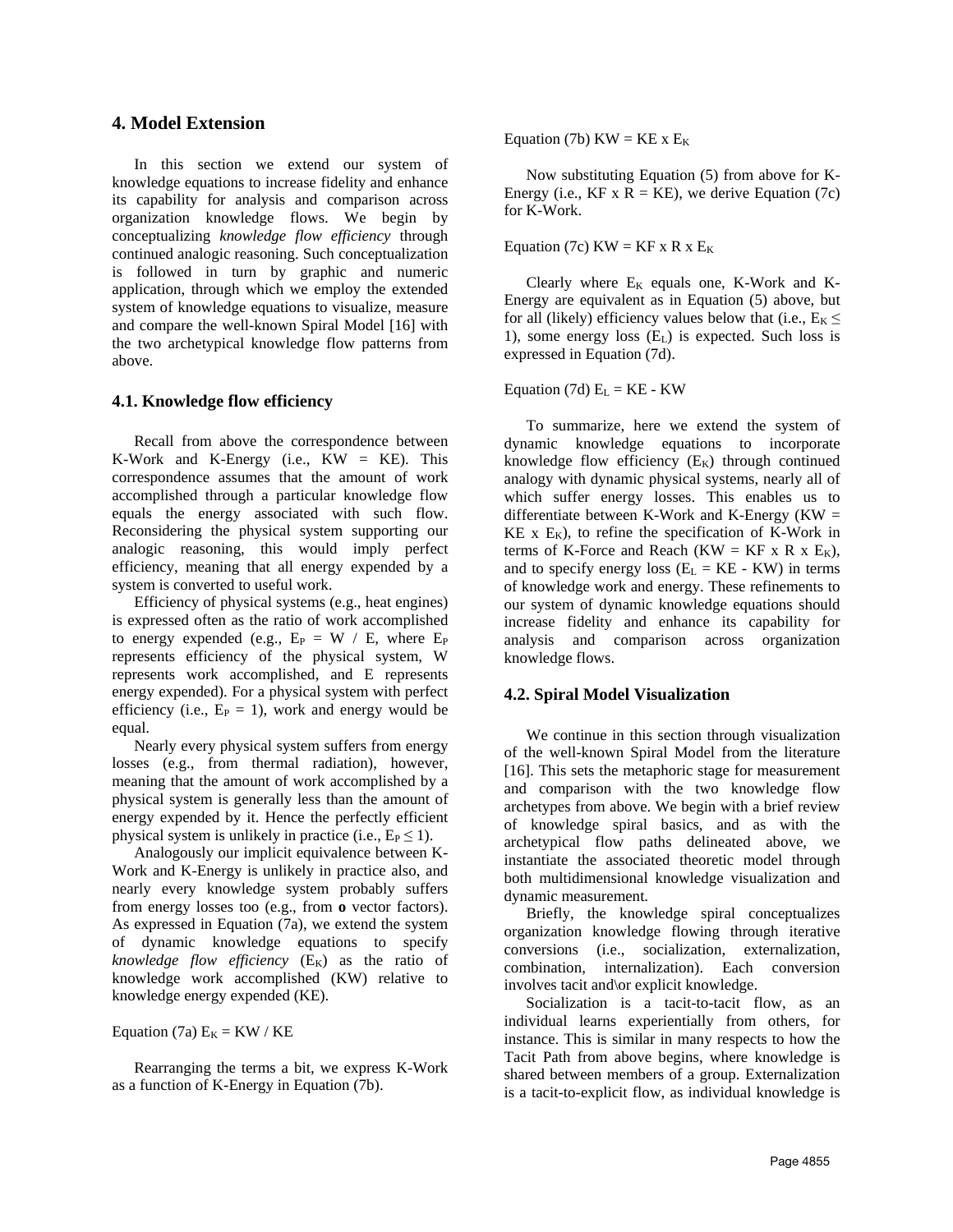articulated in explicit form, for instance. This is similar in many respects to how the Explicit Path from above begins, where knowledge rises up from the tacit plane as it is made explicit.

Combination is an explicit-to-explicit flow, as one individual's explicit knowledge is combined with others', for instance. This resembles in many respects how knowledge flows across the Reach dimension in the Explicit Path from above. Internalization is an explicit-to-tacit flow, as knowledge is learned and applied in the organization, for instance. This resembles in many respects how explicit knowledge is applied in the Explicit Path from above. The cycle can continue, as knowledge may spiral out ever further in terms of organization reach, for instance, through a process termed amplification.

As with the archetypical knowledge flow paths delineated above, we begin by representing the knowledge spiral via multidimensional space in [Figure 4.](#page-6-0) To avoid cluttering the figure, we illustrate only one loop of the spiral.



<span id="page-6-0"></span>**Figure 4 Knowledge spiral representation**

Following the description above, we begin the knowledge spiral with socialization, which involves both direct experience and interpersonal interaction [16:19]. The experiential component is represented by a solid (purple) bidirectional arrow between Points B and P. This represents people in a group working, learning and sharing experiences together. With the thin vector arrow, from KFT, we assume here that most people in the group are experienced and competent, enabling relatively quick application of their knowledge to perform organization work. With less experience and longer flow times, we would delineate such knowledge flow with a thicker arrow. The arrow is bidirectional to indicate knowledge flows for both work performance  $(P \rightarrow B)$  and experiential sharing  $(B \rightarrow P)$ .

The interactional component is represented by a solid (purple) bidirectional arrow between Points P and A. This represents people in a group interacting together with an individual at Point A. With the thick vector arrow, we assume here the individual to be comparatively new to the group and gaining tacit knowledge through socialization. From KFT, this process is likely to be comparatively slow, hence the relatively thick knowledge flow arrow. The arrow is bidirectional to indicate that the individual learns from the group ( $P \to A$ ), and vice versa ( $A \to P$ ). Socialization involves only tacit knowledge, hence the flows are all within the tacit plane of the figure.

The spiral continues with externalization, which involves articulation of tacit knowledge into explicit form. We illustrate such articulation through a dotted (orange) unidirectional arrow between Points A and M. This represents an individual at Point A converting his or her tacit knowledge into explicit form (e.g., via written document). From KFT, the externalization process is likely to be relatively slow, hence the thick arrow, as considerable time and effort are required often to articulate one's knowledge explicitly.

Combination follows with another dotted (orange) unidirectional arrow, here between Points M and N. This represents the combination of extant explicit knowledge of different people, shown in the figure as belonging to a group. A relatively thin arrow is used to delineate this combination flow, from KFT, as the process would likely occur comparatively quickly with respect to socialization and externalization, particularly because the extant knowledge has been articulated into explicit form already.

Finally, internalization completes the loop with a dotted (orange) unidirectional arrow between Points N and B. This represents group learning and application of the knowledge combined from above, which we delineate with a relatively thin arrow, from KFT, to suggest that explicit knowledge flows comparatively quickly.

From here the cycle can continue between individuals in this same group, for instance, socializing, externalizing, combining and internalizing additional knowledge; or it can expand out to the organization level, for instance, as members of the group interact with people from different groups across the organization.

Clearly other interpretations of the knowledge spiral and their corresponding representations via multidimensional space are possible, but this illustrates at least one way in which spiraling knowledge can be delineated and visualized as above. [Table 5](#page-7-0) summarizes Spiral Model measurements for comparison with the archetypes above. As before, the rationale and technique for each measurement are described in detail through prior research [15], so we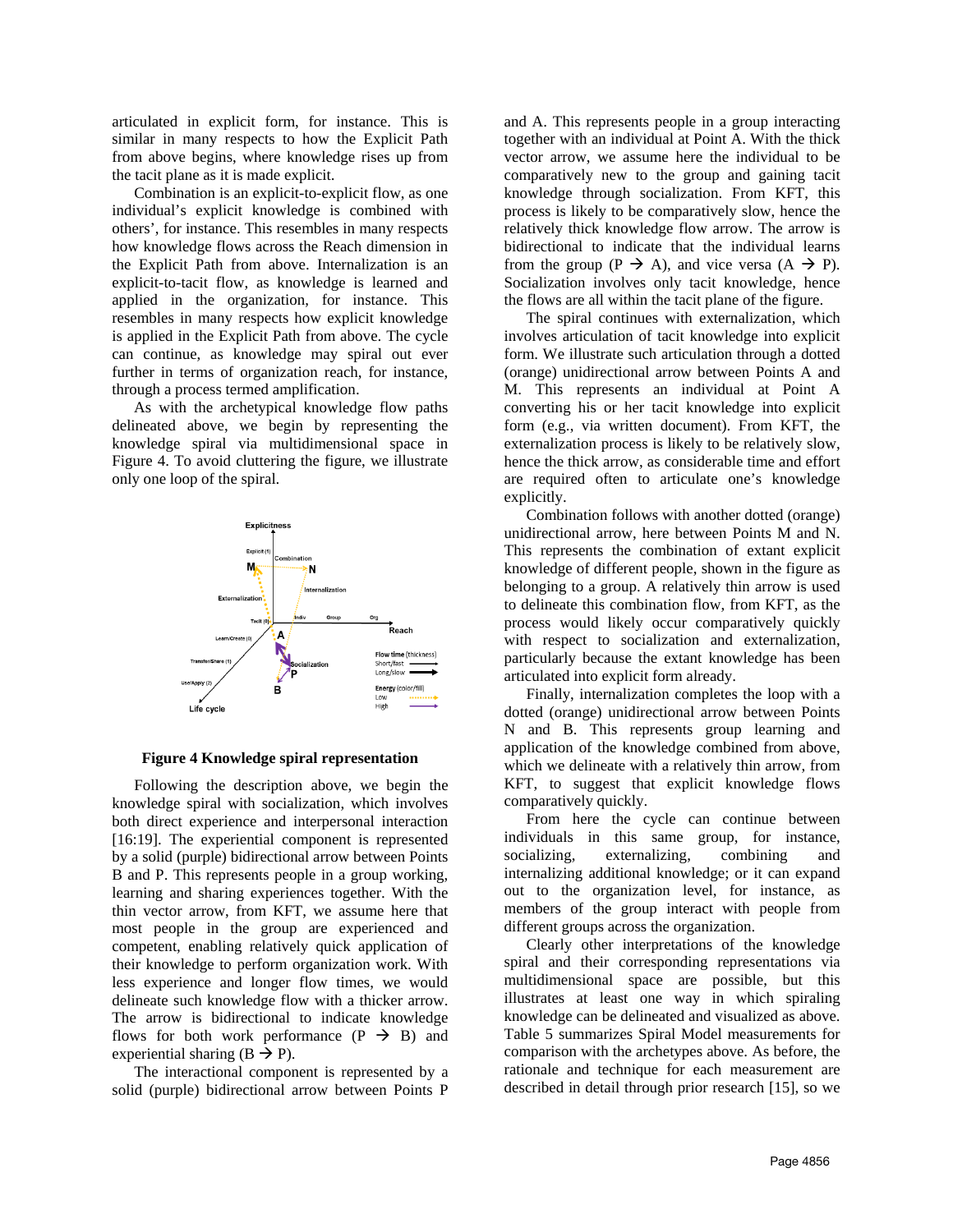present only summary results here. Notice that Spiral Model knowledge flows with the most energy (22,550 P) and takes the most time (71,500 s).

<span id="page-7-0"></span>

| Path     | KЕ    | FТ   | KP   | <b>Comment</b> |
|----------|-------|------|------|----------------|
| Explicit | 2.55  | 16.1 | 0.16 | Less energy    |
|          |       |      |      | Less time      |
| Tacit    | 20.00 | 55.1 | 0.36 | More energy    |
|          |       |      |      | More time      |
| Spiral   | 22.55 | 71.5 | 0.32 | Most energy    |
|          |       |      |      | Most time      |

**Table 5 Spiral flow path comparison**

## **4.3. Model Application**

We continue in this section through application of the extended system of dynamic knowledge equations. This enables direct, numeric comparison of knowledge flows. We begin by comparing the three knowledge flow patterns from above (i.e., Explicit Path, Tacit Path, Spiral Model) as *ideal processes* that reflect *perfect knowledge flow efficiency* (i.e.,  $E_K = 1.0$ ). Although unrealistic in practice, this establishes a baseline for comparison with more practical efficiency levels.

Following the same logic and procedure described for the archetypical paths above, and reflecting the same 100 chunks of knowledge and group size of 10, measured values for the Explicit Path, Tacit Path and Spiral Model are summarized in [Table 6.](#page-7-1) As above, the spiral knowledge flows with more energy (22,550 P) than either its explicit or tacit counterpart. Clearly with perfect knowledge flow efficiency, K-Energy (KE) and K-Work (KW) values are identical, and energy loss  $(E_L)$  is zero, across all three knowledge flow patterns.

**Table 6 Measurements – Ideal**

<span id="page-7-1"></span>

| Path     | Eк  | KЕ     | KW     | Eī.   |
|----------|-----|--------|--------|-------|
| Explicit | 1.0 | 2.550  | 2.550  | 0.000 |
| Tacit    | 1.0 | 20,000 | 20,000 | 0.000 |
| Spiral   | 1.0 | 22.550 | 22.550 | 0.000 |

Now we examine the effect of halving, for instance, knowledge flow efficiency (i.e.,  $E_K = 0.5$ ) in [Table 7.](#page-7-2) As expected, K-Energy measurements remain unchanged across the three knowledge flow patterns, but their K-Work counterparts reflect half the previous (ideal) values. As expected likewise in this example, energy loss is identical to K-Work, as half the K-Energy is lost to inefficiency. These measurements match expectations and illustrate the considerable effect exerted by knowledge flow efficiency.

**Table 7 Measurements –**  $E_K = 0.5$ 

<span id="page-7-2"></span>

| Path     | Eк  | KЕ     | KW     | Eт.    |
|----------|-----|--------|--------|--------|
| Explicit | 0.5 | 2.550  | 1.275  | 1.275  |
| Tacit    | 0.5 | 20,000 | 10.000 | 10.000 |
| Spiral   | 0.5 | 22.550 | 11.275 | 11.275 |

To increase insight into the three knowledge flow patterns, we solve to determine what comparative efficiency levels would be required for each knowledge flow to achieve the same K-Work level. From a management perspective, this helps to inform a decision regarding which knowledge flow pattern to adopt. Say, for example, that management establishes a K-Work target of 15,000 P for the same 100 knowledge chunks and 10 people associated with the flow patterns above. Working backward from this target for each knowledge flow pattern, we calculate the efficiency level that would be required to hit such target. Results are reported i[n Table 8.](#page-7-3)

**Table 8 Measurements – KW targets**

<span id="page-7-3"></span>

| Path     | ${\bf E} {\bf {\bf K}}$ | KЕ     | KW     | Eт.       |
|----------|-------------------------|--------|--------|-----------|
| Explicit | 5.88                    | 2.550  | 15.000 | $-12.450$ |
| Tacit    | 0.75                    | 20,000 | 15.000 | 5.000     |
| Spiral   | 0.67                    | 22.550 | 15.000 | 7.550     |

For the Explicit Path we see immediately that hitting the K-Work target appears to be infeasible. Because the inherent K-Energy (2550 P) is comparatively low, the knowledge flow would require an efficiency level of nearly six (5.88). Given our expectations of imperfect knowledge flow efficiency (i.e.,  $E_K \leq 1$ ), this implies that the organization would need to *add* over 12,000 Polanyis of K-Energy to the flow. This is reflected by the *negative* value for energy loss (-12,450), which is infeasible. Given the K-Work target, management would clearly not choose the Explicit Path pattern for its desired knowledge flow.

Alternatively, knowledge flow efficiency levels for both the Tacit Path (0.75) and Spiral Model (0.67) are within the feasible range [0,1], and management could pursue either flow pattern with the goal of hitting its established K-Work target. Regarding the choice between these two (and myriad others not described, delineated or measured here), management may favor the Spiral pattern, for it could reach the 15,000 P K-Work target at a lower knowledge flow efficiency level than required for the Tacit pattern (i.e., 0.67 vs. 0.75); in other words, the target would require lower efficiency (and hence be easier) to hit. However, management may favor the tacit pattern instead, seeking to hit the K-Work target with less K-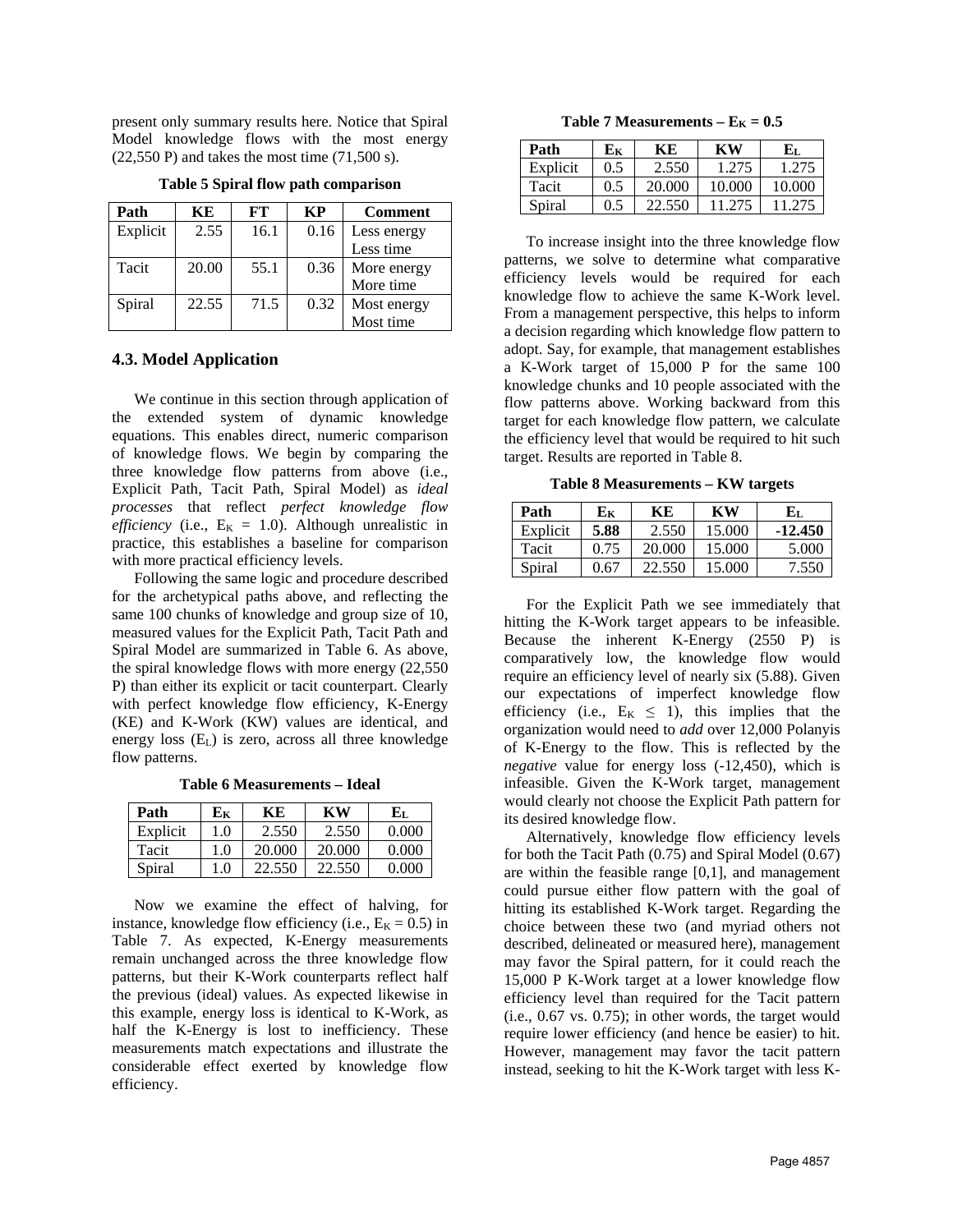Energy than associated with the Spiral pattern (i.e., 20,000 vs. 22,550 P).

Management could also look further to other measurements such as flow time for decision guidance. Recall from [Table 5](#page-7-0) that the measured value for Spiral Model flow time (71,200 s) exceeds that reported for the Tacit Path (55,100 s). This would likely lead management to favor the Tacit Path even further, for the knowledge would flow more quickly than through the Spiral pattern. This presumes of course that the organization is capable of attaining the requisite knowledge flow efficiency level (i.e., 0.75) associated with the Tacit Path.

Similarly, management could look to other measurements such as K-Power for decision guidance as well. Recall from [Table 5](#page-7-0) that K-Power of the Tacit Path (0.36) is slightly greater than that of the Spiral Model (0.32). This suggests that the greater K-Energy flowing through the Spiral does not quite compensate for the longer flow time. Such result offers still more support for the Tacit Path.

In either case, we see how management can utilize the knowledge flow efficiency measure, in addition to others such as flow time and K-Power, to support organization decision making. This represents a substantial step forward, and it opens up an exciting new connection between Knowledge Management and Decision Support.

## **5. Conclusion**

Knowledge is key to competitive advantage, but it is inherently invisible, intangible and resistant to quantification, particularly when in dynamic motion. Recent research builds upon emerging knowledge measurement techniques and well-established knowledge flow theory to develop a system for measuring dynamic knowledge in the organization. Results from application to archetypical organization processes are highly consistent with extant theory, but they also lead us to question some theoretic concepts and correspondences.

In this article, we extend our system for measuring dynamic knowledge in the organization to specify the effects of knowledge flow efficiency. We illustrate how the knowledge flow efficiency measure  $(E_K)$  can be used to compare a variety of organization flow patterns. We also demonstrate the considerable efficiency effect exerted on knowledge flows that experience energy losses.

By combining *knowledge flow efficiency* with other measures such as *flow time* and *K-Power*, we then elucidate a novel decision support capability, through which organization leaders and managers can utilize knowledge measures for decision making. This represents a substantial step forward and opens up an exciting new connection between Knowledge Management and Decision Support.

Future research can work to understand how the extended system of knowledge equations can meld with and leverage the considerable Decision Support literature. Knowledge is clearly fundamental to decision making, hence KM is likely indispensable to decision support. Indeed, the field may benefit greatly by examining how measurements such as *knowledge flow efficiency, flow time* and *K-Power* can be used both in theory and by managers in practice.

Future research can work also to extend KM through dynamic knowledge visualization and measurement. We have illustrated how visualization and measurement can be applied to a few archetypical models from the literature. Yet a great many KM theories and models remain unexplored along these lines. A great many KM theories and models also remain conceptual and descriptive for the most part. Dynamic knowledge visualization and measurement offer novel potential to complement them with quantitative and prescriptive insights.

Future research can work further to measure the knowledge flows of operational organizations in the field. As such measurements accumulate, we may be able to establish an increasingly rich set of data for use in comparing different organizations, processes, technologies and knowledge flows on a quantitative basis. Perhaps we can even establish new sets of norms, benchmarks and like measures that can be utilized practically and productively by organization leaders and managers.

Despite these contributions and future research opportunities, it is important to emphasize that we recognize the limitations of analogic reasoning: In no way are we asserting that the dynamics of knowledge follow or mirror the dynamics of physical systems precisely. Every analogy breaks down when stretched too far, and even some of the most basic physical concepts may have little meaning in terms of dynamic knowledge, or vice versa. Notwithstanding such limitations, however, we gain insight from the deep understanding and mathematic representation of dynamic physical systems, which are adapted here to enable the measurement of dynamic knowledge.

Knowledge measurement remains a nascent research endeavor. Although the dynamic knowledge measurement system described in this article draws analogically from Physics, the study of dynamic knowledge systems is many centuries behind in terms of understanding with respect to dynamic physical systems. Even small, admittedly imprecise, analogic,